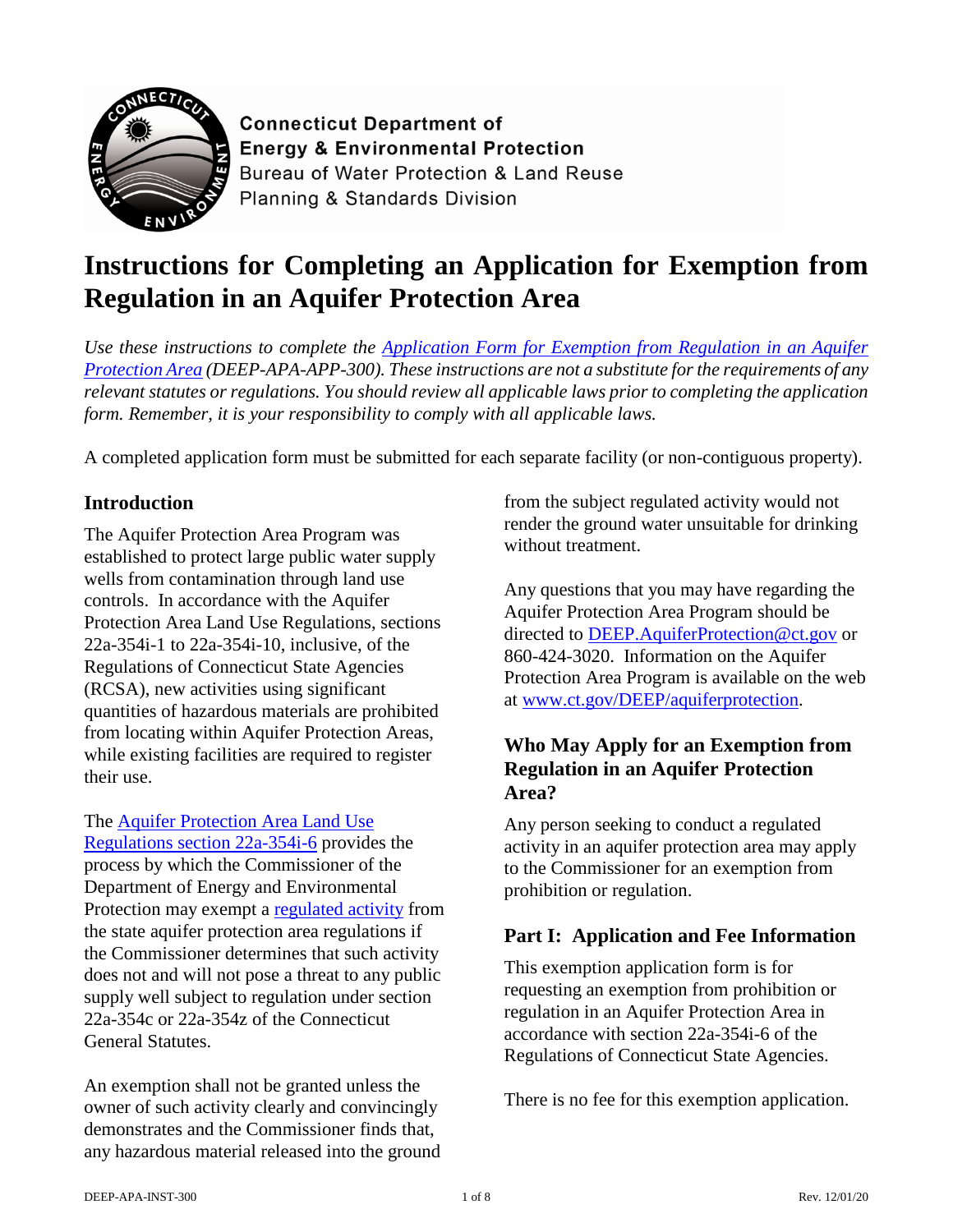# **Part II: Notifications**

The applicant shall submit the original *Application for Exemption from Regulation in an Aquifer Protection Area* to the Commissioner of the Department of Energy & Environmental Protection, and shall simultaneously file a copy of this application and all supporting documents to *all* of the following agencies in accordance with the Regulations of Connecticut State Agencies (RCSA) Section 22a-354i-6(b):

- 1. Municipal Aquifer Protection Agency; (For contacts and mailing addresses refer to the [Connecticut Aquifer Protection Agent](https://portal.ct.gov/-/media/DEEP/aquifer_protection/AP-Agency-Directory-10_5_2020.pdf)  [Directory.](https://portal.ct.gov/-/media/DEEP/aquifer_protection/AP-Agency-Directory-10_5_2020.pdf))
- 2. Commissioner of Public Health (DPH) at [DPH.SourceProtection@ct.gov;](mailto:DPH.SourceProtection@ct.gov) and
- 3. Any affected water company. (For contacts and mailing addresses refer to [Water](https://portal.ct.gov/-/media/DEEP/aquifer_protection/wtrcocontactlistpdf.pdf)  [Company Contact List.](https://portal.ct.gov/-/media/DEEP/aquifer_protection/wtrcocontactlistpdf.pdf))

Proof of these notifications must be provided as Attachment A.

# **Part III: Applicant Information**

When completing this part, please use the following standards:

1. *Applicant Name* - Provide the full, legal *company/firm* name. (If identifying an entity registered with the Secretary of the State, fill in the name exactly as it is shown on the registration. Please note, for those entities registered with the Secretary of State, the registered name will be the name used by DEEP. This information can be accessed at **[CONCORD\)](https://www.concord-sots.ct.gov/CONCORD/).** If identifying an *individual*, provide the legal name (include suffix) in the following format: First Name; Middle Initial; Last Name; Suffix (Jr, Sr., II, III, etc.). If the applicant is a governmental body, identify the city or town of such body followed by the relevant department, board or division.

*Mailing Address* – Provide the mailing address of the applicant as that of the company/firm as it is registered with the Secretary of State, or the mailing address of the individual or of the governmental body.

*Business Phone* - Unless otherwise indicated, the phone number provided should be the number where the corresponding individual can be contacted during daytime business hours.

*Contact Person* - Provide the name and title of the specific individual within the company whom DEEP may contact.

*E-Mail* – Applicants must provide an accurate e-mail address when completing their application form. The e-mail address may be used for future correspondence from DEEP to your business.

*Applicant Type and Applicant's interest in the property* - Complete the information concerning the applicant.

- 2. *Billing Contact* Complete the information concerning the applicant's billing contact, if different than the applicant.
- 3. *Primary Contact* If you have authorized a consultant, engineer, attorney or other individual to act for *you* during the processing of the permit application, complete this section. DEEP will direct copies of all correspondence and inquiries to this primary contact.
- 4. *Attorney* It is not required that an applicant be represented by an *attorney* or any other agent. If you do have an attorney representing you for this application, complete this section.
- 5. *Facility Operator* If the applicant is not the operator of the affected facility complete this section.
- 6. *Facility Owner* If the applicant is not the owner of the affected facility complete this section.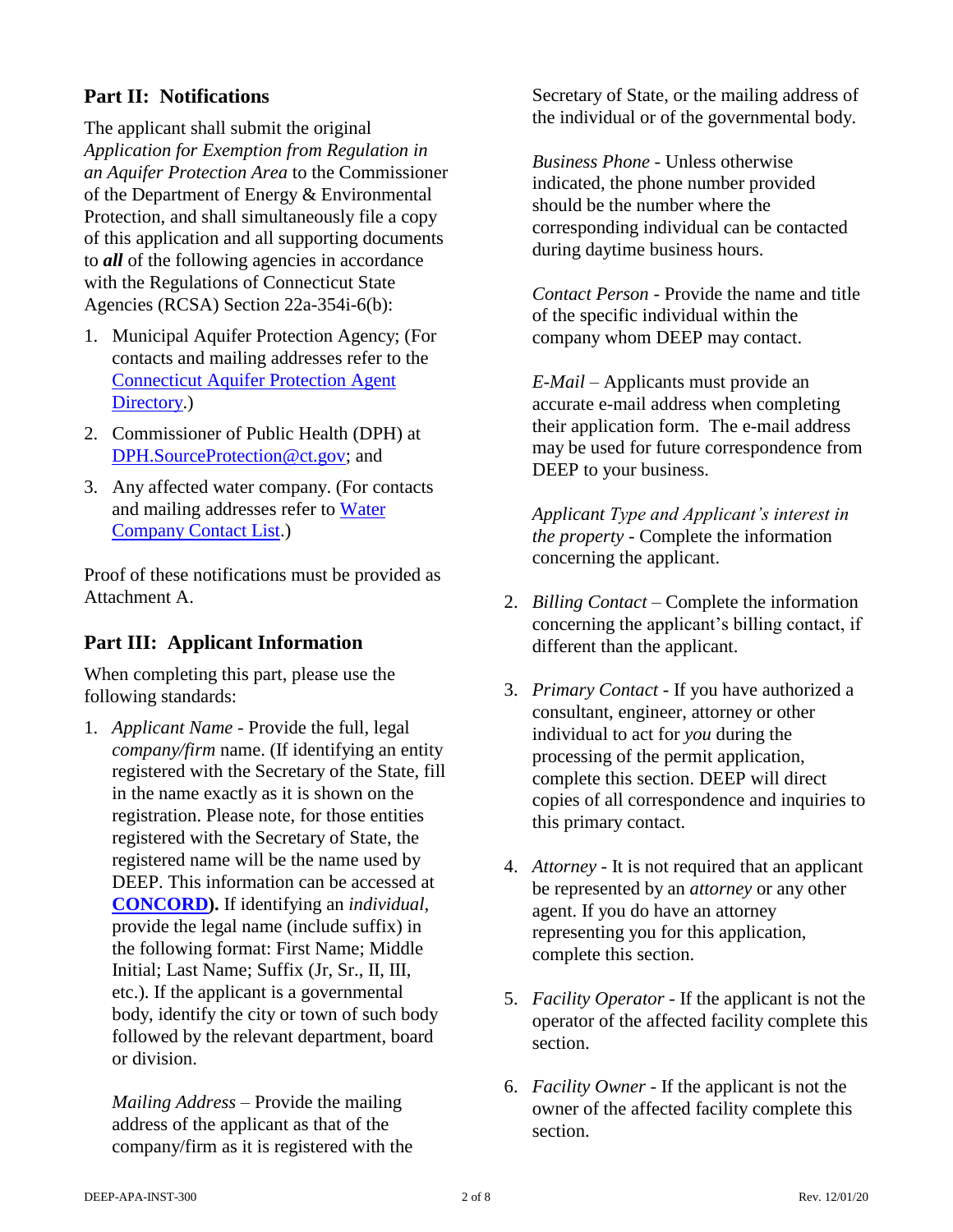- 7. *Site/Property Owner* If the applicant is not the owner of the affected site/property complete this section.
- 8. *Engineer(s) or Consultant(s)* List any engineers or other consultants employed or retained to assist in preparing the application or to design, construct or operate the proposed activity. Be sure to identify the service that is being provided by each.

## **Part IV: Pre-Application Coordination**

If a pre-application meeting was held for the subject activity, please provide the DEEP staff contact name and the date the pre-application meeting was held.

#### **Part V: Site/Facility Information**

*1. Site Name and Location*

The site/facility name should be the name by which the site/facility is commonly known and/or uniquely identified.

The information provided as the location address should be the address of the property at which the regulated activity proposes to take place. Include the street address and municipality.

#### *2. Aquifer Protection Area*

Identify the mapped Level A or Level B Aquifer Protection Area, as defined and regulated by CGS section 22a-354a through 22a-354bb, where this facility is located. The name of the aquifer protection area may be found using the [Aquifer Protection Area](https://portal.ct.gov/DEEP/Aquifer-Protection-and-Groundwater/Aquifer-Protection/Aquifer-Protection-Program)  [Interactive Map](https://portal.ct.gov/DEEP/Aquifer-Protection-and-Groundwater/Aquifer-Protection/Aquifer-Protection-Program) on the DEEP's web site.

- *3a. Permitting History:* Indicate any previous state permits issued by DEEP to the applicant. Include the permit number, date of issuance of and the names to whom they were issued, and the date of expiration.
- *3b. Additional DEEP Licenses or Permits* If the activity that is the subject of this application requires any additional DEEP licenses or permits, then check the boxes of

all that apply.

- *3c. Enforcement History:* Is this application associated with a formal or informal enforcement action pending with DEEP? If so, please provide the enforcement action reference number, the DEEP Division or Program, the name of the DEEP staff contact, and a brief explanation.
- *4. Municipal Zoning:* If this site is not compliant with municipal zoning requirements, provide an explanation.
- *5. Soil and/or Groundwater Remediation:* Does the site work include soil and/or groundwater remediation? If yes, provide documentation and a summary of the remediation.
- *6. Tribal Lands*

Check the appropriate box to specify if the activity which is the subject of the application will be located on federally recognized tribal lands.

*Note: DEEP requires all applicants to conduct a review of the following Coastal and Natural Diversity Data Base information as soon as possible and to resolve any outstanding issues, where feasible, before submitting their permit application to DEEP to ensure a more timely and efficient review of their permit application.*

# *7. Coastal Boundary*

Activities within the state's coastal area must be consistent with the Connecticut Coastal Management Act (CGS sections 22a-90 through 22a-112). You may be required to complete a Coastal Consistency Review Form (DEEP-APP-004) to demonstrate that the activity is consistent with the standards and policies of the Connecticut Coastal Management Act. To determine whether this requirement pertains to you, you must first decide if your activity is, or is proposed to be, located in either the coastal area or the coastal boundary.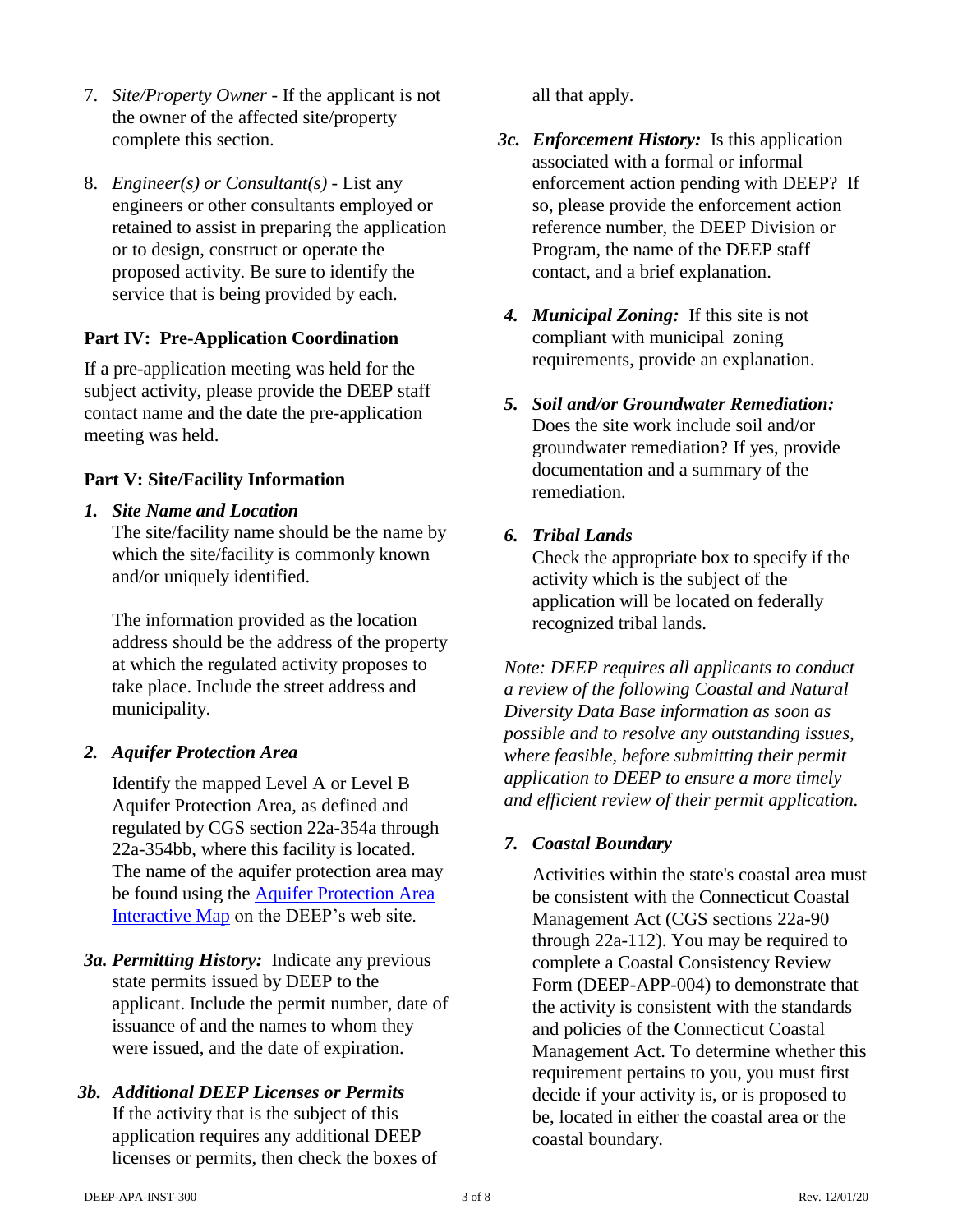The coastal area, as defined in CGS section 22a-94 (a), includes the land and water within the following towns:

| Guilford<br>Hamden | Old Saybrook<br>Orange |
|--------------------|------------------------|
|                    |                        |
|                    |                        |
| Ledyard            | Preston                |
| Lyme               | Shelton                |
| Madison            | Stamford               |
| Milford            | Stonington (Borough)   |
| Montville          | and Town of)           |
| New London         | Stratford              |
| New Haven          | Waterford              |
| North Haven        | West Haven             |
| Norwalk            | Westbrook              |
| Norwich            | Westport               |
| Old Lyme           |                        |
|                    |                        |

The *coastal boundary*, as defined in CGS section 22a-94(b), is a designated region within the coastal area. It is delineated on DEEP-approved coastal boundary maps which are available for review at the DEEP Land and Water Resources Division (LWRD), the DEEP File Room, and municipal offices of towns located in the coastal area. Copies of these maps may also be purchased from the [DEEP Store.](https://portal.ct.gov/DEEP/About/DEEP-Bookstore/The-DEEP-Store-Maps-and-Publications) The map can also be viewed at: [www.cteco.uconn.edu/map\\_catalog.asp](http://www.cteco.uconn.edu/map_catalog.asp) (Select the town and then select coastal

boundary. If the town is not within the coastal boundary you will not be able to select the coastal boundary map.)

#### *Activities within the coastal boundary:*

If your activity is, or is proposed to be, located in the coastal boundary, you must complete a *[Coastal Consistency Review](https://portal.ct.gov/DEEP/Permits-and-Licenses/Common-Forms#CoastalConsistency)  [Form](https://portal.ct.gov/DEEP/Permits-and-Licenses/Common-Forms#CoastalConsistency)* (DEEP-APP-004) and submit it with your application as Attachment J.

#### *Activities outside the coastal boundary but within the coastal area:*

For permit applications for activities located outside of the coastal boundary, but within a town in the coastal area, you are not required to submit a Coastal Consistency Review Form with your initial application materials. However, DEEP may notify you that

submission of this form is required to process your application depending upon the specific activities to be conducted and their potential impact on coastal resources.

For assistance in completing the form, or if you have questions on this process, call LWRD at 860-424-3034.

#### **8.** *Natural Diversity Data Base (NDDB) - Endangered And Threatened Species*

Section 26-310(a) of the Connecticut General Statutes states that each state agency, in consultation with the DEEP Commissioner, shall conserve endangered and threatened species and their essential habitats, and shall ensure that any activity authorized, funded or performed by such agency does not threaten the continued existence of any endangered or threatened species or result in the destruction or adverse modification of habitat designated as essential to such species.

Please refer to "Requests for Natural Diversity Data Base State Listed Species Reviews" located on the DEEP website at: [https://portal.ct.gov/DEEP/Endangered-](https://portal.ct.gov/DEEP/Endangered-Species/Endangered-Species-ReviewData-Requests)[Species/Endangered-Species-ReviewData-](https://portal.ct.gov/DEEP/Endangered-Species/Endangered-Species-ReviewData-Requests)[Requests](https://portal.ct.gov/DEEP/Endangered-Species/Endangered-Species-ReviewData-Requests) to determine if your activity, including any areas beyond the immediate footprint of the project and beyond the property line that will be either directly or indirectly affected, is located within an area identified as, or otherwise known to be, a habitat for endangered, threatened or special concern species.

Include areas such as equipment and materials staging areas, areas receiving discharge and dredge material disposal areas. If applicable, prior to submitting the subject application, you must submit a *[Request for NDDB State Listed Species](https://portal.ct.gov/DEEP/Endangered-Species/Endangered-Species-ReviewData-Requests)  [Review Form](https://portal.ct.gov/DEEP/Endangered-Species/Endangered-Species-ReviewData-Requests)* (DEEP-APP-007) to NDDB.

Please note that NDDB review generally takes 4 to 6 weeks and may require the applicant to produce additional documentation, such as ecological surveys,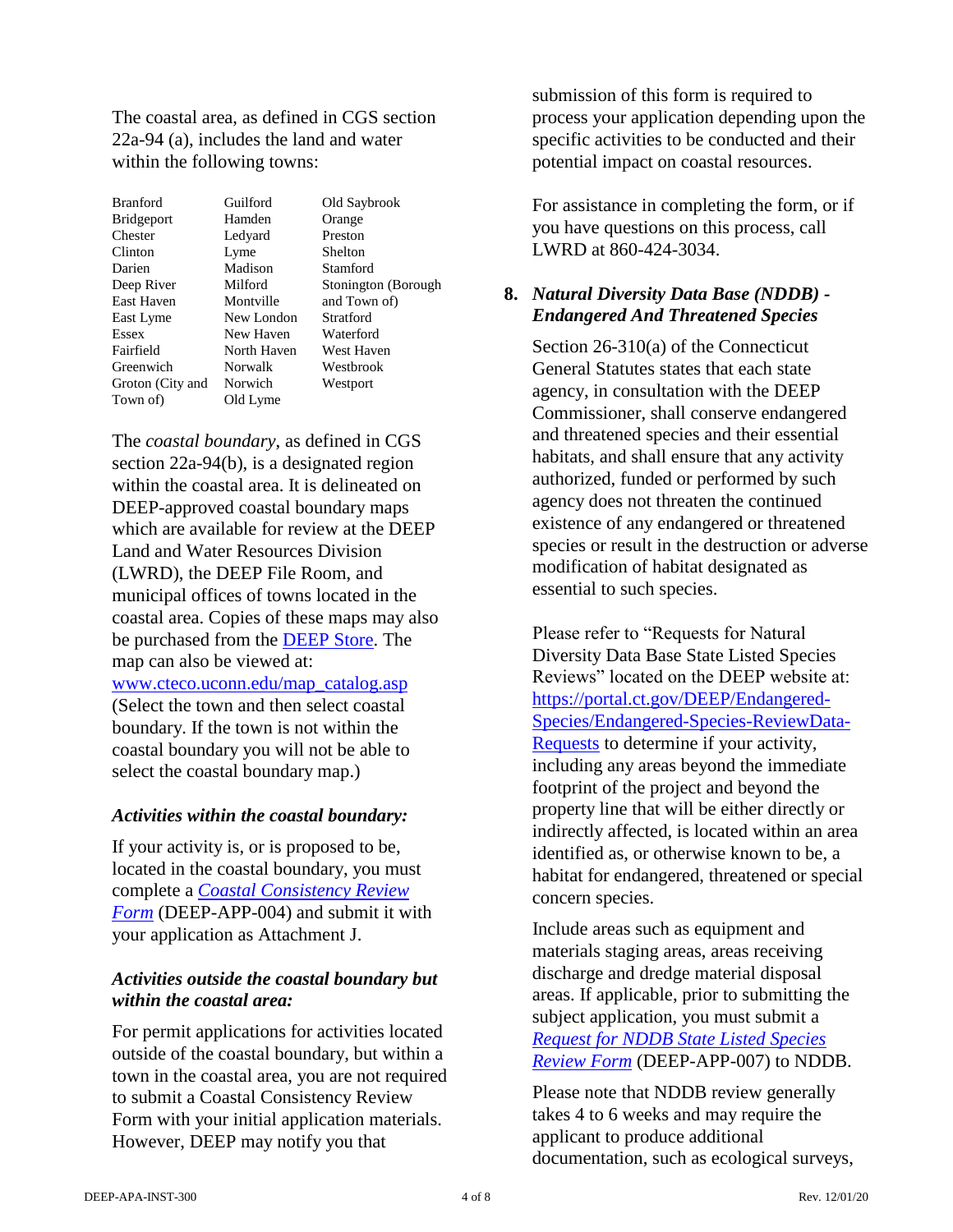which must be completed prior to submitting the subject permit application.

A copy of the NDDB Determination response letter that has not expired *must* be submitted with the completed subject application as Attachment K.

Include a copy of any mitigation measures developed for this activity and approved by NDDB. Do *not* submit any NDDB Preliminary Site Assessments with your application. Be aware that you must renew your NDDB Determination if it expires before project work commences.

#### **9***. Conservation or Preservation Restriction*

If the activity which is the subject of the application is located within a conservation or preservation restriction area, proof of written notice of the registration to the holder of such restriction or a letter from the holder of such restriction verifying that the registration is in compliance with the terms of the restriction, must be submitted as Attachment L, in accordance with CGS section 47-42d.

The municipality where the site is located may have information concerning such restrictions.

#### **Part VI: Regulated Activity and Facility Process Information**

Complete each of sections with applicable information, as required by [RCSA section 22a-](https://eregulations.ct.gov/eRegsPortal/Browse/RCSA/Title_22aSubtitle_22a-354iSection_22a-354i-6/)[354i-6.](https://eregulations.ct.gov/eRegsPortal/Browse/RCSA/Title_22aSubtitle_22a-354iSection_22a-354i-6/)

- 1. A description of the purpose and nature of the subject regulated activity, and any associated processes.
- 2. A description of the chemical composition of the hazardous material and means of disposal of any waste, including waste water, generated or to be generated in connection with the subject regulated activity.
- 3. A written demonstration that any hazardous material released into the ground from the subject regulated activity would not render the

ground water unsuitable for drinking without treatment.

4. In the appropriate column of the table, check *all* regulated activities proposed to be conducted at the facility that you are requesting an exemption from regulation or prohibition in an aquifer protection area.

Note that the descriptions of the regulated activities listed in the application form are simplified. The full descriptions, which include some exceptions, are provided in [RCSA section 22a-354i-1\(34\).](https://eregulations.ct.gov/eRegsPortal/Browse/RCSA/Title_22aSubtitle_22a-354iSection_22a-354i-1/) These regulated activities are further modified by exceptions listed in RCSA section 22a-354i-5(c), which exempts residential activities, volumes of hazardous materials below given thresholds, agricultural activities, as well as several other minor categories.

#### **Part VII: Best Management Practices (BMPs)**

Applicants must certify that the facility is in compliance with all the Best Management Practices (BMPs) specified in [RCSA section](https://eregulations.ct.gov/eRegsPortal/Browse/RCSA/Title_22aSubtitle_22a-354iSection_22a-354i-9/)  [22a-354i-9](https://eregulations.ct.gov/eRegsPortal/Browse/RCSA/Title_22aSubtitle_22a-354iSection_22a-354i-9/) in order to complete the application form. Development and approval of a materials management plan and a stormwater management plan must be submitted with this application. A brief guidance document and sample plans are available on the DEEP web site at [https://portal.ct.gov/DEEP/Aquifer-](https://portal.ct.gov/DEEP/Aquifer-Protection-and-Groundwater/Aquifer-Protection/Aquifer-Protection-Program)[Protection-and-Groundwater/Aquifer-](https://portal.ct.gov/DEEP/Aquifer-Protection-and-Groundwater/Aquifer-Protection/Aquifer-Protection-Program)[Protection/Aquifer-Protection-Program.](https://portal.ct.gov/DEEP/Aquifer-Protection-and-Groundwater/Aquifer-Protection/Aquifer-Protection-Program) In addition, the plans must be maintained at the facility and made available for inspection if requested by a representative of DEEP or the Municipal Aquifer Protection Agency.

The applicant must check the box by each of the five BMPs as verification that the facility is in compliance with all of the BMPs. The applicant and the operator, if different from the applicant, must sign the certification.

#### **Part VIII: Supporting Documents**

Check the appropriate box by each attachment as verification that all *applicable* attachments have been submitted.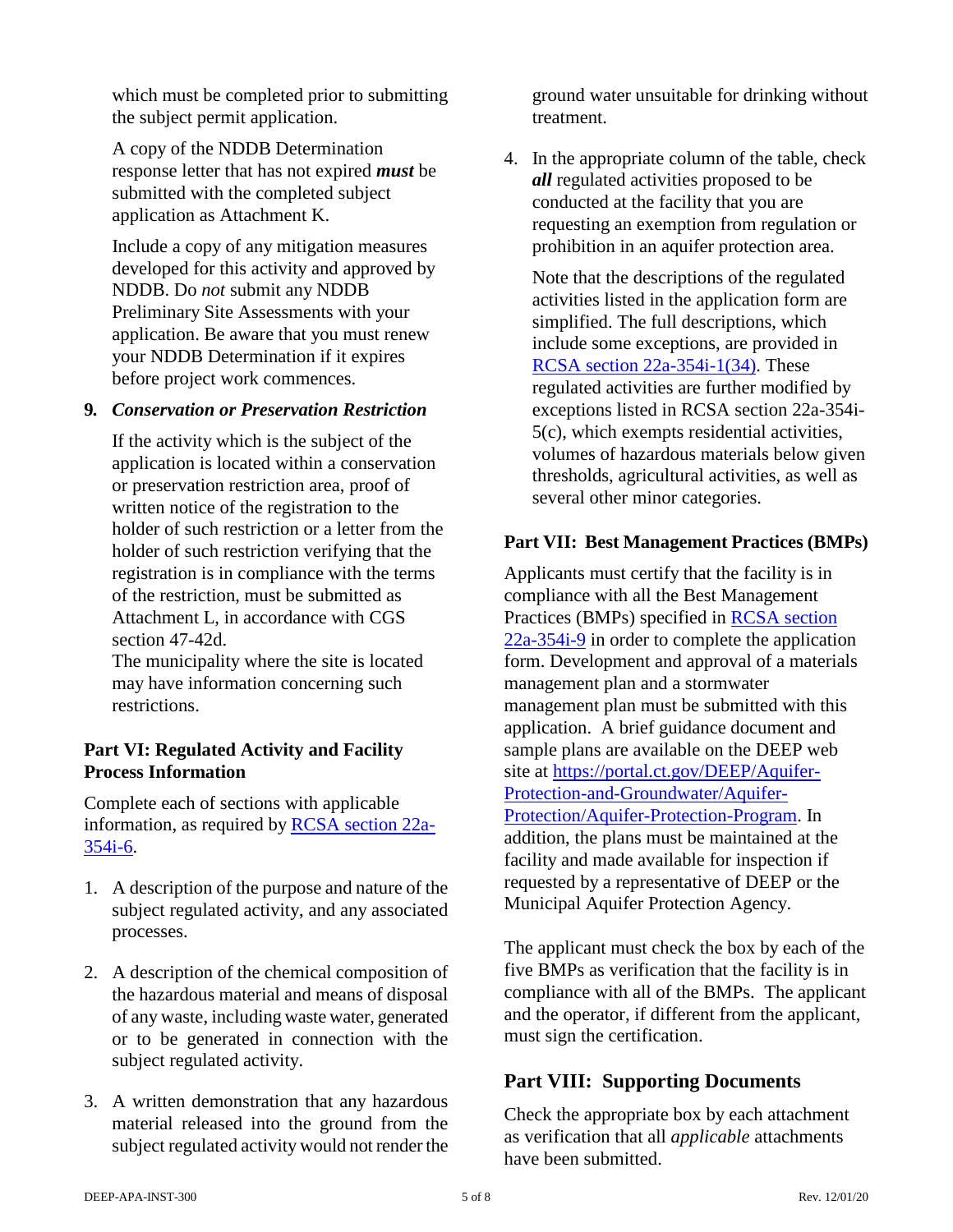Please label all attachments as referenced in the application form and these instructions and be sure to include the name of the applicant as indicated on the application form.

## **Attachment A: Proof of Notification**

Submit documentation such as a return receipt email or certified mail receipt to prove that a copy of this Aquifer Protection Area Exemption Application, including all supporting documents, was sent to all of the following in accordance with the Regulations of Connecticut State Agencies section 22a-354i-6:

- **1.** Municipal Aquifer Protection Agency; (For contacts and mailing addresses refer to the [Connecticut Aquifer Protection Agent](https://portal.ct.gov/-/media/DEEP/aquifer_protection/AP-Agency-Directory-10_5_2020.pdf)  [Directory.](https://portal.ct.gov/-/media/DEEP/aquifer_protection/AP-Agency-Directory-10_5_2020.pdf))
- **2.** Commissioner of Public Health (DPH) at [DPH.SourceProtection@ct.gov;](mailto:DPH.SourceProtection@ct.gov) and
- **3.** Any affected water company. (For contacts and mailing addresses refer to [Water](https://portal.ct.gov/-/media/DEEP/aquifer_protection/wtrcocontactlistpdf.pdf)  [Company Contact List.](https://portal.ct.gov/-/media/DEEP/aquifer_protection/wtrcocontactlistpdf.pdf))

#### **Attachment B: A Facility Boundary Map**

Submit a map showing the location of the subject regulated activity plotted on a 1:24,000 scale United States Geological Survey topographic quadrangle base;

Note: In accordance with RCSA section 22a-354i-1, "facility" is defined as property where a regulated activity is being conducted by any person, including without limitation any buildings located on the property that are owned or leased by that person; and includes contiguous land owned, leased, or for which there is an option to purchase by that person.

#### **Attachment C: A Waste Water Discharge Map**

Submit a map showing the location of all points of any waste water discharged or to be discharged to waters of the state, plotted on a 1:24,000 scale United States Geological Survey (USGS) topographic quadrangle base, and if the discharge points are of a density such that they may not be clearly shown at the scale of 1:24,000, an enlargement of that area showing the discharge points shall be provided. Complete the *[Latitude and Longitude Form](https://portal.ct.gov/-/media/DEEP/Permits_and_Licenses/Common_Forms/latlongdoc.doc?la=en)* (DEEP-APP-003). Indicate the quadrangle name on the map.

## **Attachment D: A Town Zoning Map with Aquifer Protection Area Boundary**

A map showing the facility and property boundary on the town's official zoning map with the Aquifer Protection Area boundary clearly shown and labeled with the name of the Aquifer Protection Area and effective date of the adopted boundary.

#### **Attachment E: Materials Management Plan**

Submit a Materials Management Plan. A copy of the Materials Management Plan must be maintained on-site. A Materials Management Plan shall be developed and implemented in accordance with RCSA section 22a-354i-9(a)(5). Refer to the [Model Form for](https://portal.ct.gov/-/media/DEEP/aquifer_protection/municipal_manual/ModelMaterialsManagementPlandoc.doc)  [Developing a Materials Management Plan for](https://portal.ct.gov/-/media/DEEP/aquifer_protection/municipal_manual/ModelMaterialsManagementPlandoc.doc)  [Regulated Activities in Aquifer Protection Areas](https://portal.ct.gov/-/media/DEEP/aquifer_protection/municipal_manual/ModelMaterialsManagementPlandoc.doc) for guidance.

#### **Attachment F: Stormwater Management Plan and Aquifer Protection Supplement**

Submit a Stormwater Management Plan which includes an Aquifer Protection Supplement. A copy of the Stormwater Management Plan must be maintained on-site. A Stormwater Management Plan shall be implemented to assure that stormwaterrunoff generated by the subject regulated activity is managed in a manner so as to prevent pollution of ground water and shall comply with all of the Stormwater Management Plan requirements of the General Permit for the Discharge of Storm Water Associated with a Commercial Activity. Refer to the [Instructions for Developing a Stormwater](https://portal.ct.gov/-/media/DEEP/aquifer_protection/modelstormwatermgmtplandoc.doc)  [Management Plan for Regulated Activities in](https://portal.ct.gov/-/media/DEEP/aquifer_protection/modelstormwatermgmtplandoc.doc)  Aquifer [Protection Areas](https://portal.ct.gov/-/media/DEEP/aquifer_protection/modelstormwatermgmtplandoc.doc) and the [Aquifer Protection](https://portal.ct.gov/-/media/DEEP/aquifer_protection/apstormwatersupplementdoc.doc)  [Stormwater Management Plan Supplement Form](https://portal.ct.gov/-/media/DEEP/aquifer_protection/apstormwatersupplementdoc.doc) for guidance.

#### **Attachment G: Human Health Risk**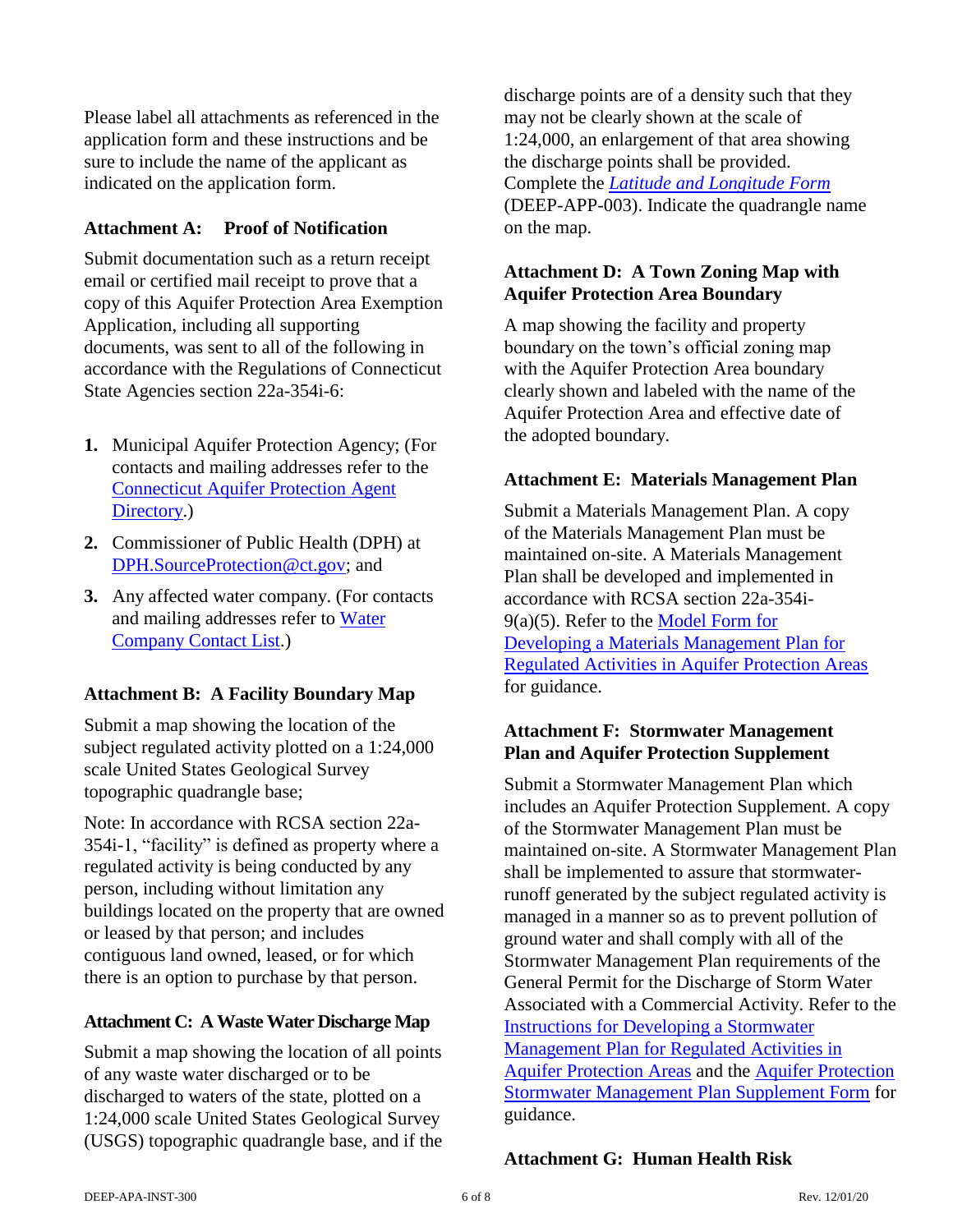#### **Assessment**

Submit a human health risk assessment. Refer to the U.S. EPA's website [https://www.epa.gov/risk/conducting-human](https://www.epa.gov/risk/conducting-human-health-risk-assessment)[health-risk-assessment](https://www.epa.gov/risk/conducting-human-health-risk-assessment) for guidance.

#### **Attachment H: Fate and Transport Study**

Submit a fate and transport study. Refer to the U.S. EPA's website [https://www.epa.gov/homeland-security](https://www.epa.gov/homeland-security-research/contaminant-fate-transport-and)[research/contaminant-fate-transport-and](https://www.epa.gov/homeland-security-research/contaminant-fate-transport-and)  [exposure](https://www.epa.gov/homeland-security-research/contaminant-fate-transport-and) for guidance.

#### **Attachment I: Soil and/or Groundwater Remediation**

If applicable, provide reference documentation including a plan view of the site showing the area of contamination and a summary of remediation with chemical analysis, clean-up status, and remediation program identification.

## **Attachment J: Coastal Consistency Review Form**

Activities within the state's coastal area must be consistent with the Connecticut Coastal Management Act (CGS Sections 22a-90 through 22a-112). You may be required to complete a *[Coastal Consistency Review Form](https://portal.ct.gov/-/media/DEEP/Permits_and_Licenses/Common_Forms/coastalreviewappdoc.doc?la=en)* (DEEP-APP-004) to demonstrate that the activity is consistent with the standards and policies of the Connecticut Coastal Management Act. If applicable, submit a copy of the Coastal Consistency Review Form.

# **Attachment K: CT NDDB Information**

If applicable, submit a copy of the NDDB Determination response letter that has not expired, and include a copy of any mitigation measures developed for this activity and approved by NDDB.

#### **Attachment L: Conservation or Preservation Restriction**

If the property is subject to a conservation or preservation restriction, submit proof of written notice of this application to the holder of such

restriction or a letter from the holder of such restriction verifying that this application is in compliance with the terms of the restriction..

## **Attachment M: Applicant Compliance Information Form**

CGS section 22a-6m provides for DEEP review of an applicant's record of compliance with the environmental laws of Connecticut, any other state and the federal government. Under the law, DEEP may consider the applicant's environmental compliance record, as well as the record of the applicant's principals and any parent companies or subsidiaries, when reviewing a permit application. All permit applications must include a completed *[Applicant](https://portal.ct.gov/-/media/DEEP/Permits_and_Licenses/Common_Forms/complianceformdoc.doc?la=en)  [Compliance Information Form](https://portal.ct.gov/-/media/DEEP/Permits_and_Licenses/Common_Forms/complianceformdoc.doc?la=en)* (DEEP-APP-002).

## **Attachment N: Other Information, including written permission from the owner, if the applicant is not the owner**

Submit written permission from the owner of the property, if the applicant is not the owner, as proof of and acknowledgement of the submittal of this exemption application from regulation or prohibition in an aquifer protection area.

# **Part IX: Certification**

After the application has been completed it must be reviewed and signed by both the applicant and the individual(s) who actually prepared the application. By their signature, they certify that, to the best of their knowledge and belief, the information contained in the application, including all attachments, is true, accurate and complete.

The certification of the application package shall be signed as follows:

- 1. For an individual(s) or sole proprietorship: by the individual(s) or proprietor, respectively;
- 2. For a corporation: by a principal executive officer of at least the level of vice president;